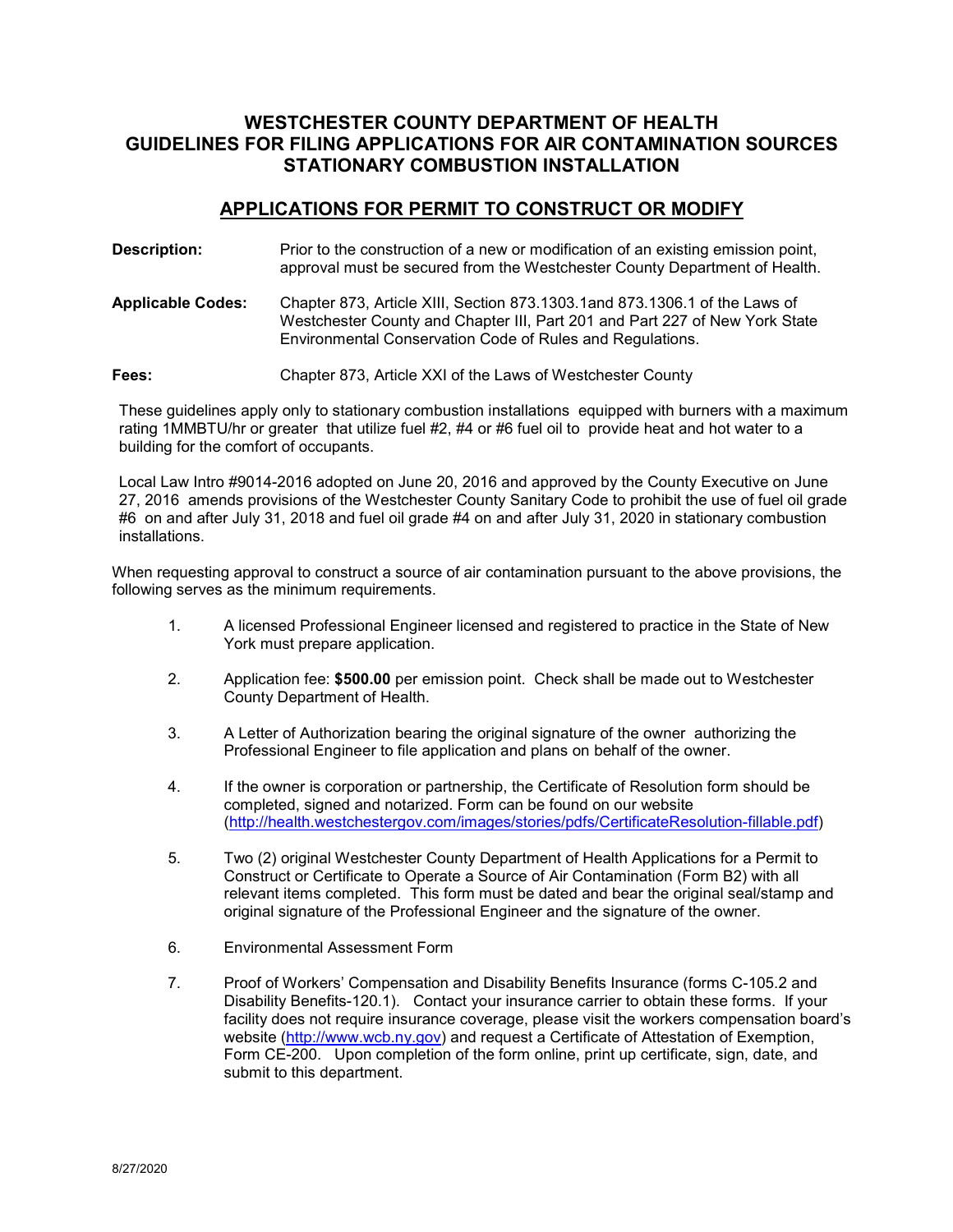### **WESTCHESTER COUNTY DEPARTMENT OF HEALTH GUIDELINES FOR FILING APPLICATIONS FOR AIR CONTAMINATION SOURCES STATIONARY COMBUSTION INSTALLATION** (Continued)

- 8. One (1) original Engineer's Report bearing the original seal/stamp and original signature of details and specification of the project. Provide equipment specifications. the Professional Engineer. The Engineer's Report must provide a narrative of the scope,
- 9. Plans

Minimum of two (2) sets are required, additional copies of plans may be submitted at owner's discretion. Plans should include.

- i. Site plan showing property line, local streets, building dimensions, stack locations (proposed and existing), nearest receptor with distance from stack, north arrow and prevailing wind direction.
- contamination, for example boiler, burner, stack, duct, etc. An elevation view of ii. Plan and elevation views of process and equipment relating to this source of air the process must indicate stack height and height of stack above roof.
- iii. Equipment details including make, model, capacity, fuel type, etc.
- iv. Plans must be prepared in accordance with New York State Education Law and must bear alteration warning statement.
- 10. All boilers must comply with the requirements of Part 227 of NYCRR.

 Conservation may also be required. Contact NYSDEC at (914) 803-8174 (Maria Antoniou) or (914)803- Note: In addition, a permit and/or registration from the New York State Department of Environmental 8139 (Densford Escarpetta).